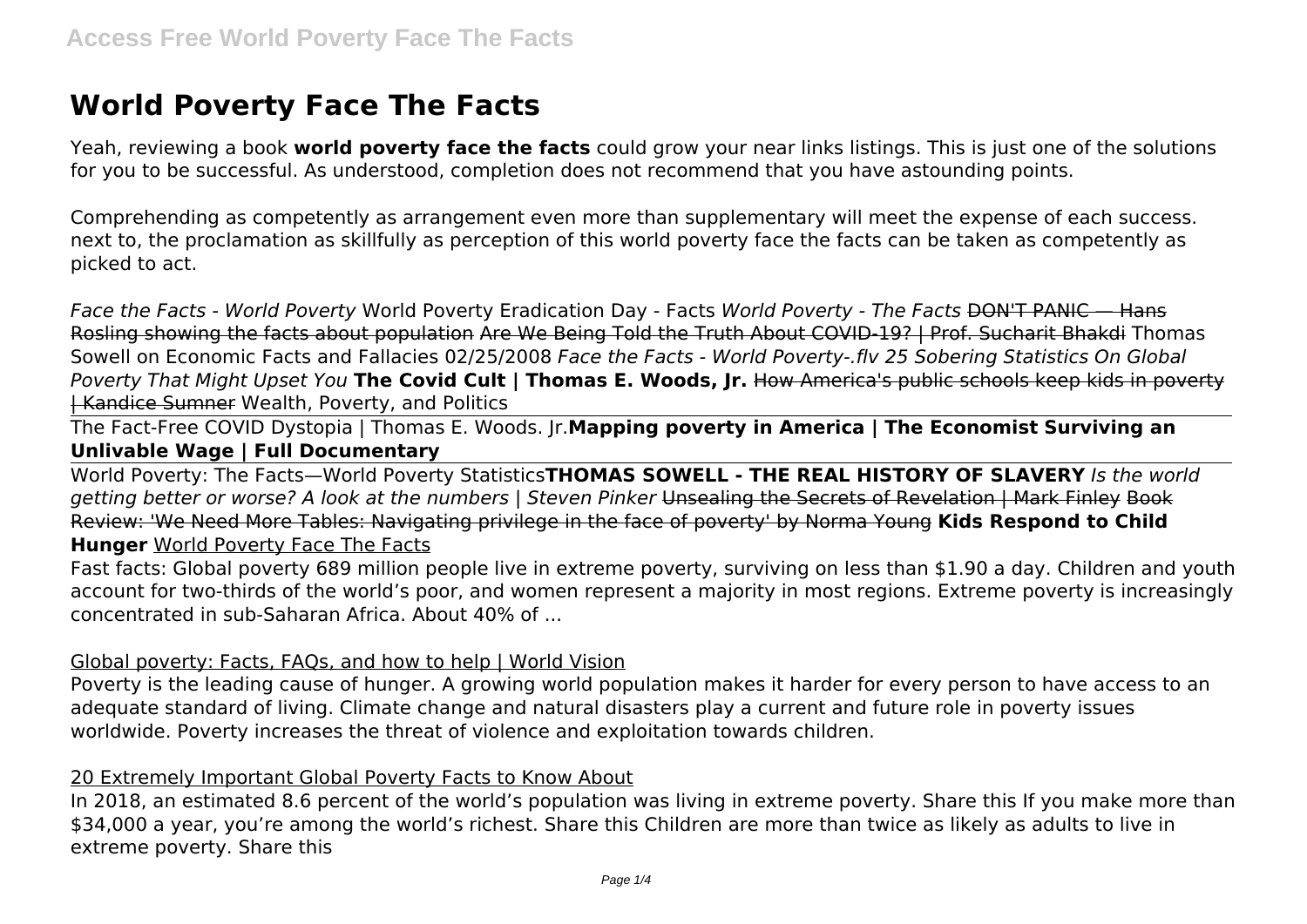## Facts & Statistics About World Poverty | Children ...

Top 20 Global Poverty Facts Nearly 22,000 children die each day due to living in poverty. There are 2.2 billion children in the world, and 1 billion of them live in poverty. A third of all poor in developing countries are children aged zero to 12. Global poverty has decreased by half over the last ...

#### Top 20 Poverty Facts That You Need to Know - The Borgen ...

11 Facts About Global Poverty 10% of the world's population lives on less than \$1.90 a day.

#### 11 Facts About Global Poverty | DoSomething.org

UNICEF estimated in 2017, that 19 per cent of children under the age of 15 live with someone experiencing moderate of severe food insecurity. 6. Food waste is key. In 2018, the UK produced around 9.5 million tonnes of food waste, 70 per cent of which was edible. Yet only a tiny amount went to charities or animal feed.

## 8 shocking facts about food poverty in the UK | Left Foot ...

Poverty Facts and Stats Almost half the world — over three billion people — live on less than \$2.50 a day. At least 80% of humanity lives on... More than 80 percent of the world's population lives in countries where income differentials are widening. Source 2 The poorest 40 percent of the world's ...

## Poverty Facts and Stats — Global Issues

Here are 7 facts that galvanize UNICEF and partners to take action to end child poverty: 1.Today 1 billion less people live on extreme poverty than 25 years ago The world has been extraordinarily successful in tackling extreme poverty.

#### 7 facts about child poverty you should know

World Poverty Face The Facts Recognizing the pretension ways to get this book world poverty face the facts is additionally useful. You have remained in right site to begin getting this info. acquire the world poverty face the facts join that we give here and check out the link. You could purchase quide world poverty face the facts or acquire it ...

## World Poverty Face The Facts - h2opalermo.it

The global poverty headcount is 0.7 billion or 4.5 billion. When measured by the new extreme poverty line of USD 1.90-perday, the global poverty headcount has fallen. Yet, the fall in the number of people living in poverty outside China is more modest.

5 facts about global poverty that may surprise you ...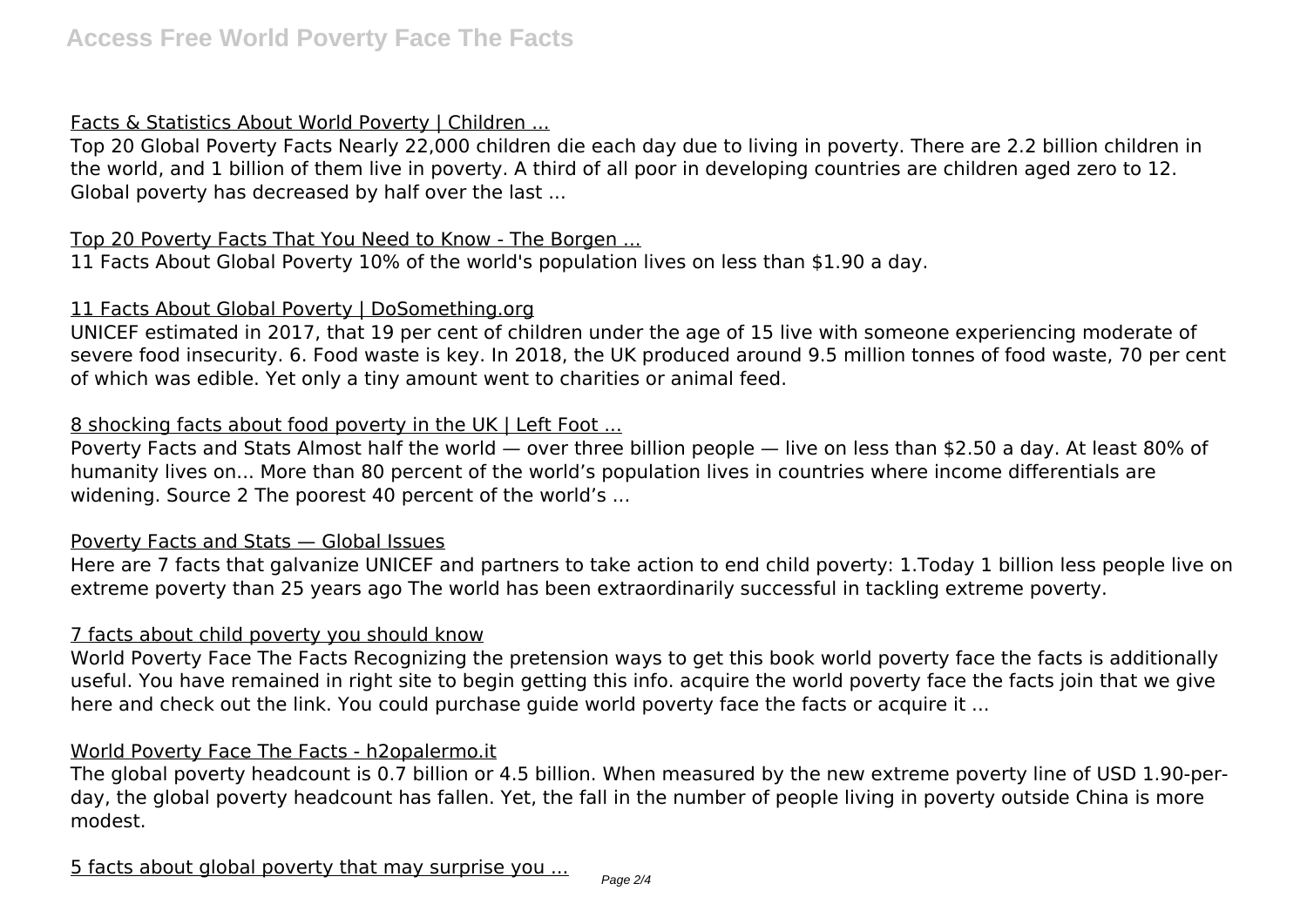50,000 people die from poverty each day. 18 million poor people die every year from poverty. Nearly 3/7 of the world's population live on less than \$2 a day. More than 1 billion children are ...

## Face the Facts - World Poverty

Download Free World Poverty Face The Facts World Poverty Face The Facts Yeah, reviewing a books world poverty face the facts could amass your near contacts listings. This is just one of the solutions for you to be successful. As understood, carrying out does not recommend that you have astounding points.

## World Poverty Face The Facts - myuwcq.keux.fifa2016coins.co

Quick Facts on Global Poverty According to UNICEF, around 22,000 children die each day due to poverty. Hunger, lack of sanitation and access to clean water and lack of resources for proper health care are the main reasons. Back in 2011, 165 million children were stunted due to malnutrition.

#### The World Counts

world-poverty-face-the-facts 1/1 PDF Drive - Search and download PDF files for free. World Poverty Face The Facts [Book] World Poverty Face The Facts If you ally need such a referred World Poverty Face The Facts book that will have enough money you worth, acquire the categorically best seller from us currently from several preferred authors.

## World Poverty Face The Facts

This is a video of world poverty. It was a part of my drama class's exam... yeh :) NOTE: do not own any of the pictures or music

## World Poverty - The Facts - YouTube

world-poverty-face-the-facts 3/6 Downloaded from elearning.ala.edu on October 27, 2020 by guest Poverty is the leading cause of hunger. A growing world population makes it harder for every person to have access to an adequate standard of living. Climate change and natural World Poverty Face The Facts | elearning.ala World Poverty Face The Facts ...

## World Poverty Face The Facts | www.notube

Around 14.5 million people are living in poverty, including 8.1 million people in working families, and 4 million are in "deep poverty", meaning they live at least 50% below the breadline. Average...

## UK faces child poverty crisis, say charities | Society ...

Reversing setbacks to poverty reduction requires nations to work together for a resilient recovery, according to a new World Bank report. The poverty and shared prosperity series provides a global audience with the latest and most accurate